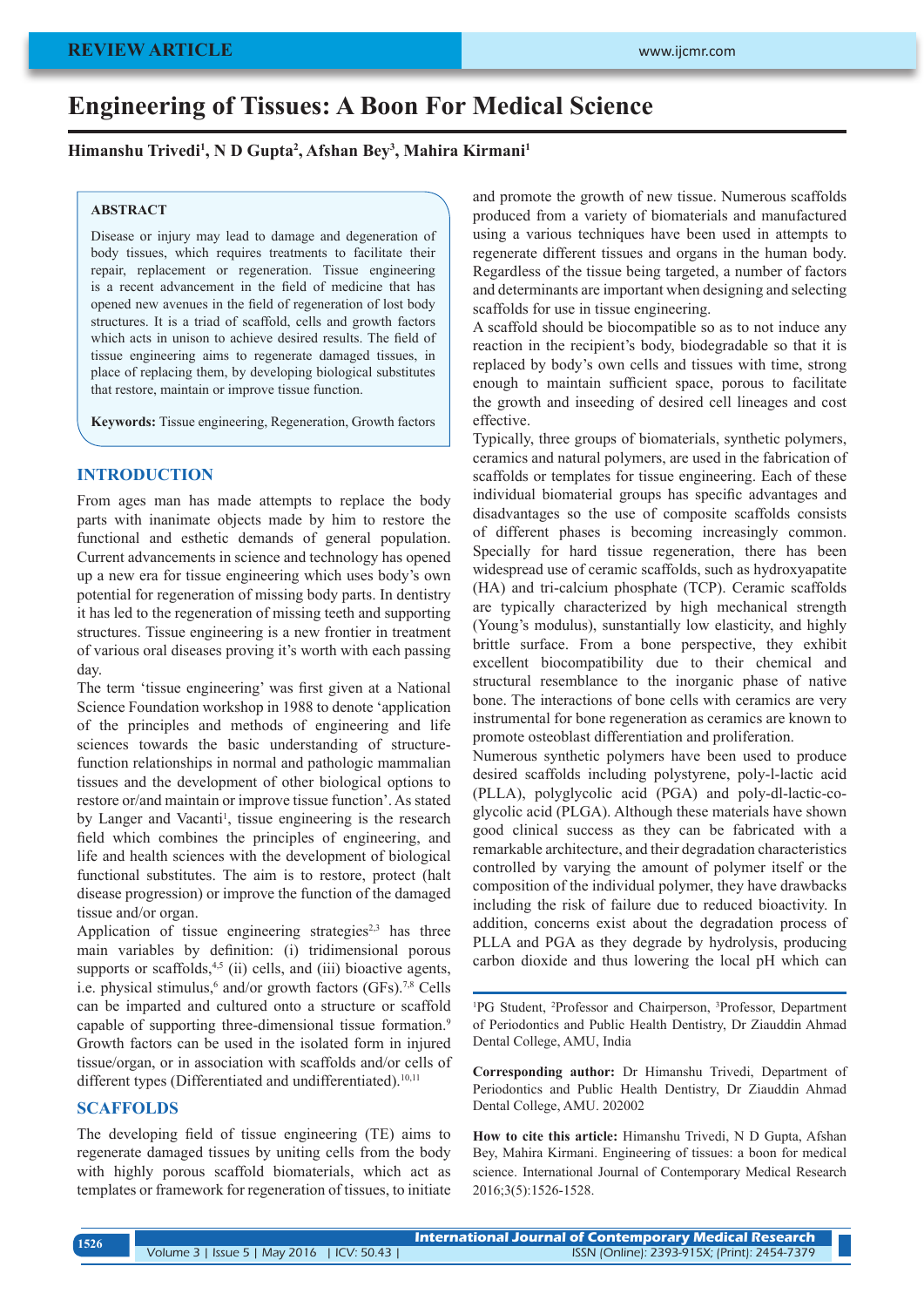result in cell and tissue necrosis.

Biological materials such as collagen, various proteoglycans, alginate-based substrates, bone tissues and chitosan might have all been used in the production of scaffolds for tissue engineering. Unlike synthetic polymer-based scaffolds, natural polymers are biologically active and significantly promote excellent cell adhesion and growth. Furthermore, they are biodegradable too allowing host cells, over time, to produce their own extracellular matrix and replace the degraded scaffold. With all natural polymers, one major problem with using collagen as the main constituent of a scaffold for tissue engineering is that it has relatively bad mechanical properties. However the compressive and tensile mechanical properties of collagen can be improved through physical and chemical cross-linking methods.

Other tissues, such as bone for inference, have an intrinsic property to repair, remodel and regenerate as such. Therefore the task in the field of tissue engineering is to try and harness this innate regenerative capacity of bone. One way to do so might be to mould the scaffold in such a way that the scaffold itself provides regenerative signals to the cells which nagate the requirement for prolonged in vitro culture prior to implantation.

## **CELLS**

The source of cells used in tissue engineering can be autologous (from the patient), allogenic (from some other human donor), or xenogenic (from a different species donor).<sup>12</sup> Autologous cells have been proved to be a potential source for use in tissue engineering owing to the low association with immune complications. Autologous cells though are not cost effective and batch controlled for universal clinical usage.13 In contrast, allogenic cells offer advantages over autologous cells in terms of uniformity, standardization of procedure, quality control and cost effectiveness.13

Cell sources can be further be classified into mature (nonstem) cells, adult stem cells (somatic stem cells), embryonic stem cells (ESCs), and totipotent stem cells or zygotes. $14$ The utility and applicability of mature cells is restricted because of its poor proliferative and differentiating capacity. Adult stem cells are stem cells found at specific sites or tissue compartments and play a vital role in maintaining the integrity of tissues like skin, bone and blood.15 They are undifferentiated cells that can be processed to differentiate into specific tissue types. Traditionally, adult stem cells were believed to produce a smaller number of cells restricted to a particular germ layer origin; however, some evidence now indicates that adult stem cells isolated from diverse tissues have greater plasticity than previously thought. Several researchers have attributed this obvious plasticity of adult stem cells to developmental signals-mediated differentiation.

## **GROWTH FACTORS**

Growth factors are proteins that may act locally or systemically to affect the growth and function of cells in several ways. They may act in an autocrine manner, where the cells that produce them are also affected by them; or more commonly, in a paracrine manner, such that the production of a growth factor by one cell type affects the

function of a different cell type. These factors may control the growth of cells and hence the number of cells available to produce a tissue. They may also control the metabolism of a particular cell type: for example, the rate of production of an extracellular matrix component such as collagen.16 Several growth factors such as platelet derived growth factor, nerve growth factor, fibroblast growth factor, insulin derived growth factor as single agents or in combinations, have been examined for their regenerative potential in animal models and in the clinic.17

## **CONCLUSION**

Clinical application of tissue engineering ranges from the regeneration of craniofacial structures to skin and cardiac tissues. Present studies are focusing on the development of a best possible scaffolds and cell delivery systems that have properties and surgical practicality appropriate for successful clinical outcomes. It appears that well defined discriminating preclinical models followed by well framed clinical trials are needed to further investigate the true potential of these and other candidate factors.

#### **REFERENCES**

- 1. Langer R, Vacanti J. Tissue engineering. Science 1993; 260:920–926.
- 2. Vinatier C, Mrugala D, Jorgensen C, Guicheux J, Noel D. Cartilage engineering: a crucial combination of cells, biomaterials and biofactors. Trends Biotechnol. 2009;27:307–314.
- 3. Rush SM. Trinity evolution: mesenchymal stem cell allografting in foot and ankle surgery. Foot Ankle Spec. 2010;3:140–143.
- 4. Ducheyne P, Mauck RL, Smith DH. Biomaterials in the repair of sports injuries. Nat. Mater. 2012;11:652–654.
- 5. Yan LP, Oliveira JM, Oliveira AL, Caridade SG, Mano JF, Reis RL. Macro/microporous silk fibroin scaffolds with potential for articular cartilage and meniscus tissue engineering applications. Acta Biomater. 2012;8:289– 301.
- 6. Balash P, Kang RW, Schwenke T, Cole BJ, Wimmer MA. Osteochondral tissue cell viability is affected by total impulse during impaction grafting. Cartilage. 2010;1:270–275.
- 7. El-Amin SF, Hogan MV, Allen AA, Hinds J, Laurencin CT. The indications and use of bone morphogenetic proteins in foot, ankle, and tibia surgery. Foot Ankle Clin. 2010;15:543–551.
- 8. Engebretsen L, et al. IOC consensus paper on the use of platelet-rich plasma in sports medicine. Br. J. Sports Med. 2010;44:1072–1081.
- 9. Furth ME, Atala A, Van Dyke ME. Smart biomaterials design for tissue engineering and regenerative medicine. Biomaterials. 2007;28:5068–5073.
- 10. Dhollander AA, DeNeve F, Almqvist KF, Verdonk R, Lambrecht S, Elewaut D, Verbruggen G, Verdonk PC. Autologous matrix-induced chondrogenesis combined with platelet-rich plasma gel: technical description and a five pilot patients report. Knee Surg. Sports Traumatol. Arthrosc. 2011;19:536–542.
- 11. Kreuz PC, Muller S, Freymann U, Erggelet C, Niemeyer P, Kaps C, Hirschmuller A. Repair of focal cartilage defects with scaffold-assisted autologous chondrocyte grafts: clinical and biomechanical results 48 months